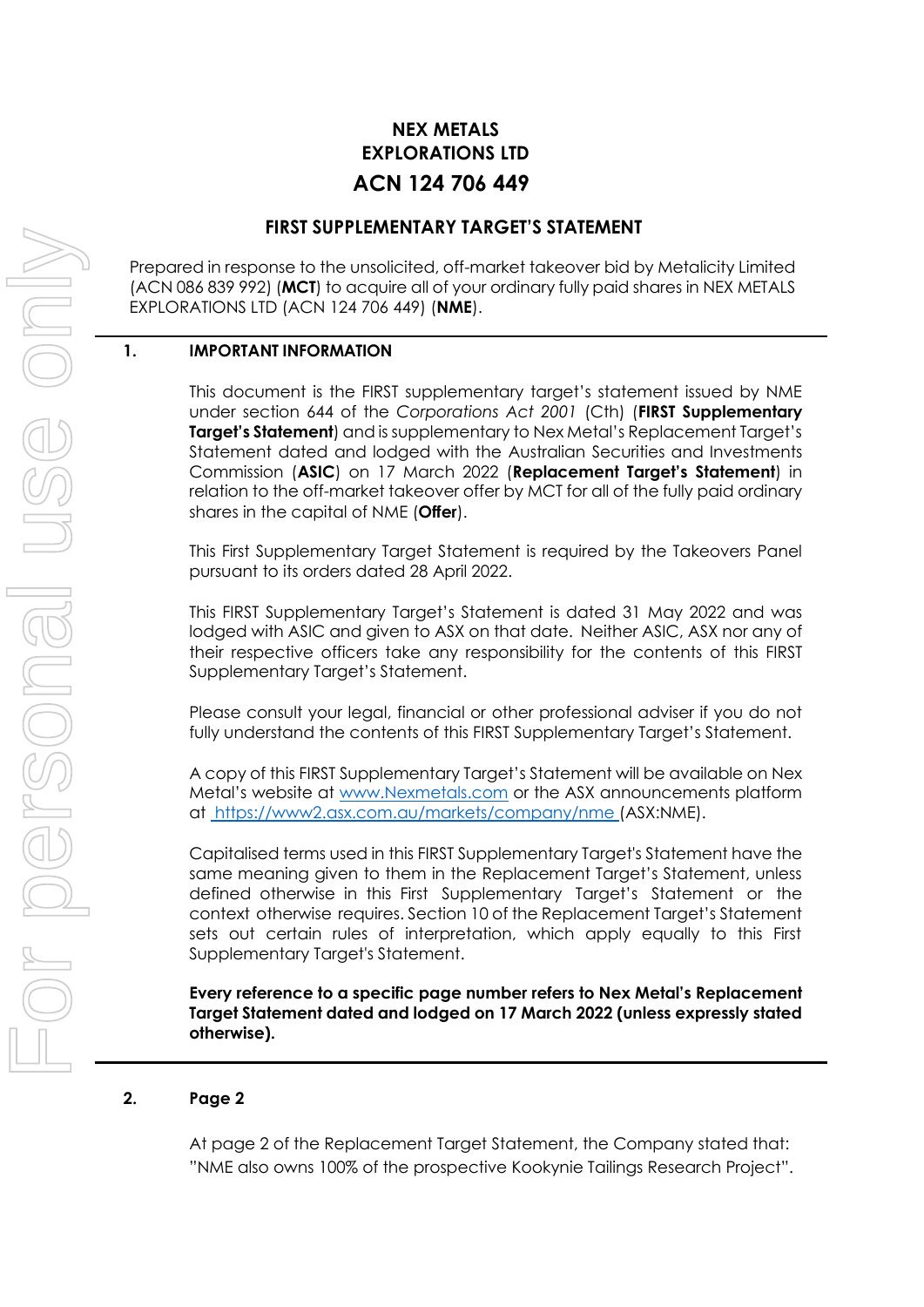The Kookynie Tailings Research Project (**KTRP**) is separate and distinct from the Kookynie Project, the subject of the Joint Venture Agreement (JVA). The KTRP is not the same as the Kookynie Project.

The KTRP is remnant tailings which are contained on tenement M40/61 which relates to previously mined and treated ore from previous operators over circa 100 years.

By contrast, the Kookynie Project relates to tenements which are part of the NME and MCT JVA.

NME considers that it owns 100% of the KTRP based on the provisions of the JVA as follows:

Clause 4.2 of the JVA provides:

*Development Works not subject to Agreement*

*The Parties agree that any Development Works undertaken by NME whether prior to or following the Effective Date is not subject of this Agreement.*

Clause 1.1 of the JVA defines development as *the development of a commercial mining operation for Minerals.*

NME Instigated commercial mining operations in relation to the KTRP as of 9/1/2017 (see ASX announcement of the same date)

Furthermore, NME has operated the KTRP prior to the commencement of the JVA. (Please refer to ASX announcements dated 13/10/2017 and 9/11/2017).

Following the commencement of the JVA with MCT, NME conducted and performed 100% of the works on the KTRP. In accordance with clause 4.2 of the JVA, any works commenced prior to the JVA formation are exempted from the JV and therefore MCT has no basis of claim for any projects outside of the JVA.

MCT disputes that NME owns the KTRP. As at the date of this First Supplementary Target's Statement, MCT has neither initiated the formal dispute resolution process pursuant to the JVA or made any other claim to a Court, Tribunal or judicial body for a declaration of ownership of the KTRP.

# **3. Page 3**

The Statement: "*Given NME's superior asset holding…*":

#### Should be replaced with:

*"Given NME's strong asset holding…"*: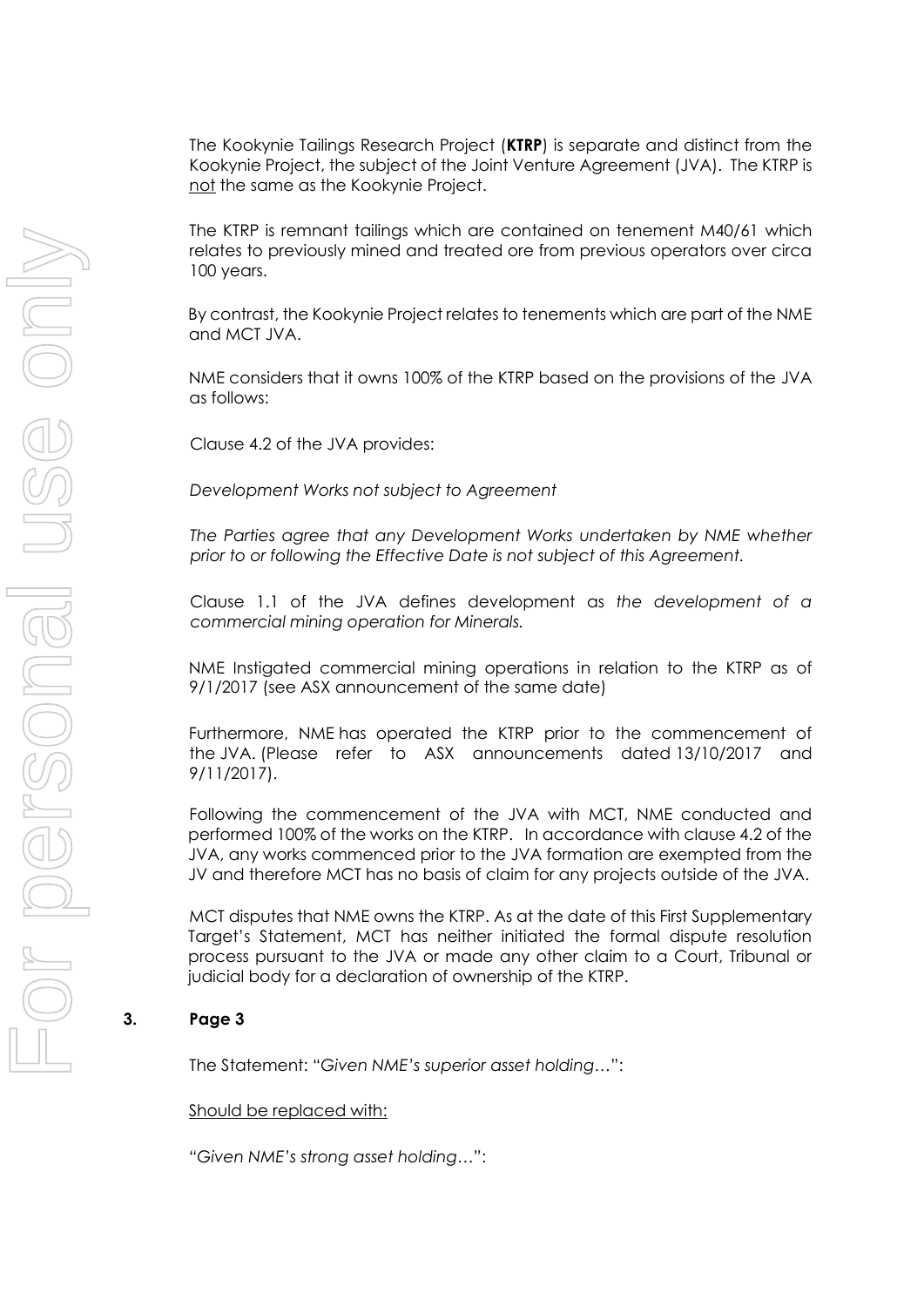# *And should be read in conjunction with:*

NME owns a 49% interest in the Kookynie Project and 100% interest of the KTRP (as outlined in Page 2 above).

As set out below, NME considers that it holds a strong asset holding position for the reasons below:

- 1. NME owns 100% of the KTRP (see section 2 above);
- 2. NME owns 49% of the Kookynie Project.

# **4. Page 4**

The statement: "*NME Shareholders would currently realise a loss by accepting the MCT Offer*"

### Is to be read in conjunction with:

NME shareholders would clearly lose value by accepting the MCT offer compared to selling their shares for the market value. The current and recent trading prices of NME shares is at a premium to the implied value of the MCT Offer. Therefore, NME shareholders would realise a loss in value by accepting the MCT Offer.

This differs from any profit or loss for tax purposes that an individual shareholder may or may not realise. Individual shareholder circumstances are not considered, as is made clear in NME's Replacement Target's Statement.

The reference on Page 4 of the Replacement Target's Statement to Section 6 of the Replacement Target's Statement is to be removed.

### **5. Page 5**

The Statement: *"NME regards Kookynie Tailings as "low-hanging fruit" and able to be monetised in the near term"*

### Is to be replaced with:

*"NME regards Kookynie Tailings as being able to be monetised in the near term"*

See above at Page 2 for explanation of ownership of the KTRP by NME.

NME intends to commence processing the ore from the KTRP within the next 6 months.

The tailings are ore which have previously been processed and is a stockpiled at the tailings dam on the tenement M40/61. NME has already drilled and assayed the contents of the KTRP (refer to previous ASX announcements of NME dated 13/10/2017, 9/11/2017, 22/11/2017 and 25/1/2018).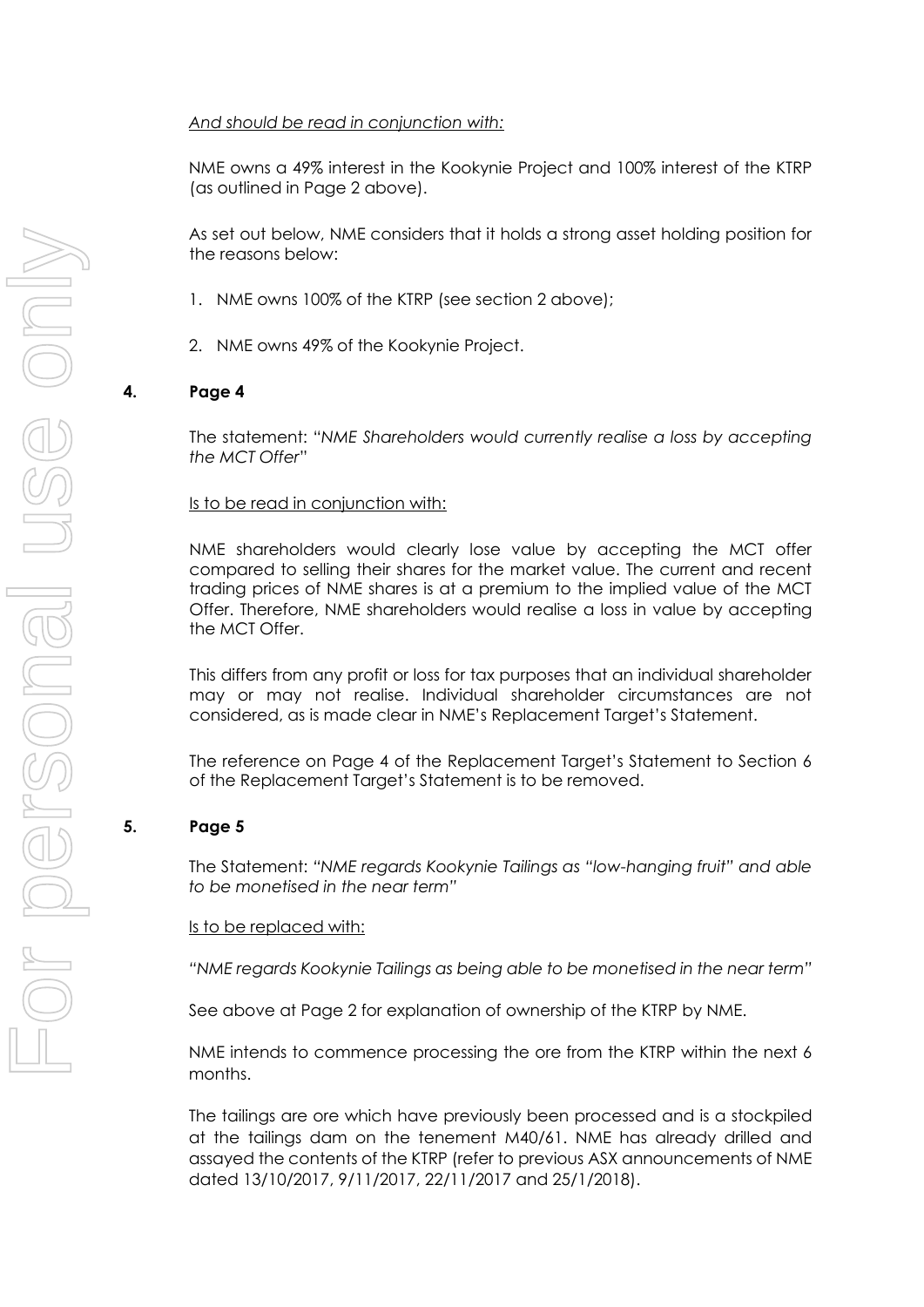NME considers that processing the ore at the KTRP (subject to market and economic conditions at the material time) will return a positive cashflow result to NME. NME will use its proprietary Nex Technologies to commence the processing of the ore, which means processing of the ore can be done on-site at the tenement and will eliminate transport costs for offsite processing elsewhere.

NME commenced the trial processing of the tailings during on 29 July 2020. This is now on hold pending a capital raising under a proposed rights issue. Please refer to the ASX platform for NME announcements dated [29/07/2020, 21/10/2020, 17/11/2020 and 26/02/2021 with respect to the trial.

# **6. Page 8**

The Statement: "50% JVA expenditure as per budget provided by MCT but not yet approved by the Joint Venture or called"

Is to be read in conjunction with:

MCT disputes the statement: "50% JVA expenditure as per budget provided by Metalicity but not yet approved by the Joint Venture or called."

NME pursues its claim for expenditure made by MCT pursuant to the JVA.

MCT pursues its claim for expenditure against NME, despite the objections of NME.

NME, despite MCT's objections, issued Dispute Notices to MCT on 27 February 2022 and 3 March 2022 as prescribed pursuant to clause 27 of the JVA. NME disputes the validity of the JV Management Committee meetings and the retrospective cash calls of approximately \$1,178,330.22 by MCT. MCT opposes the objection by NME in respect of the grounds of NME's Dispute Notices.

MCT opposes to NME's Dispute Notices and issued a Dispute Notice on 22 April 2022 in relation to non-payment of the cash calls referred to above. In relation of MCT's cash call, NME opposes the claim of the Dispute Notice issued by MCT on 22 April 2022.

The Dispute Notices issued by both NME and MCT are subject to ongoing negotiations and informal mediation meetings between the parties. Upon there being a resolution of the respective Dispute Notices, the resolution of the respective Dispute Notices will be announced by NME on the ASX Platform.

If there is no mediated resolution between NME and MCT, the respective Dispute Notices and the contents contained within the respective Dispute Notices will be referred to the relevant courts for determination.

### **7. Page 6**

The Statement: "NME is currently raising funding…"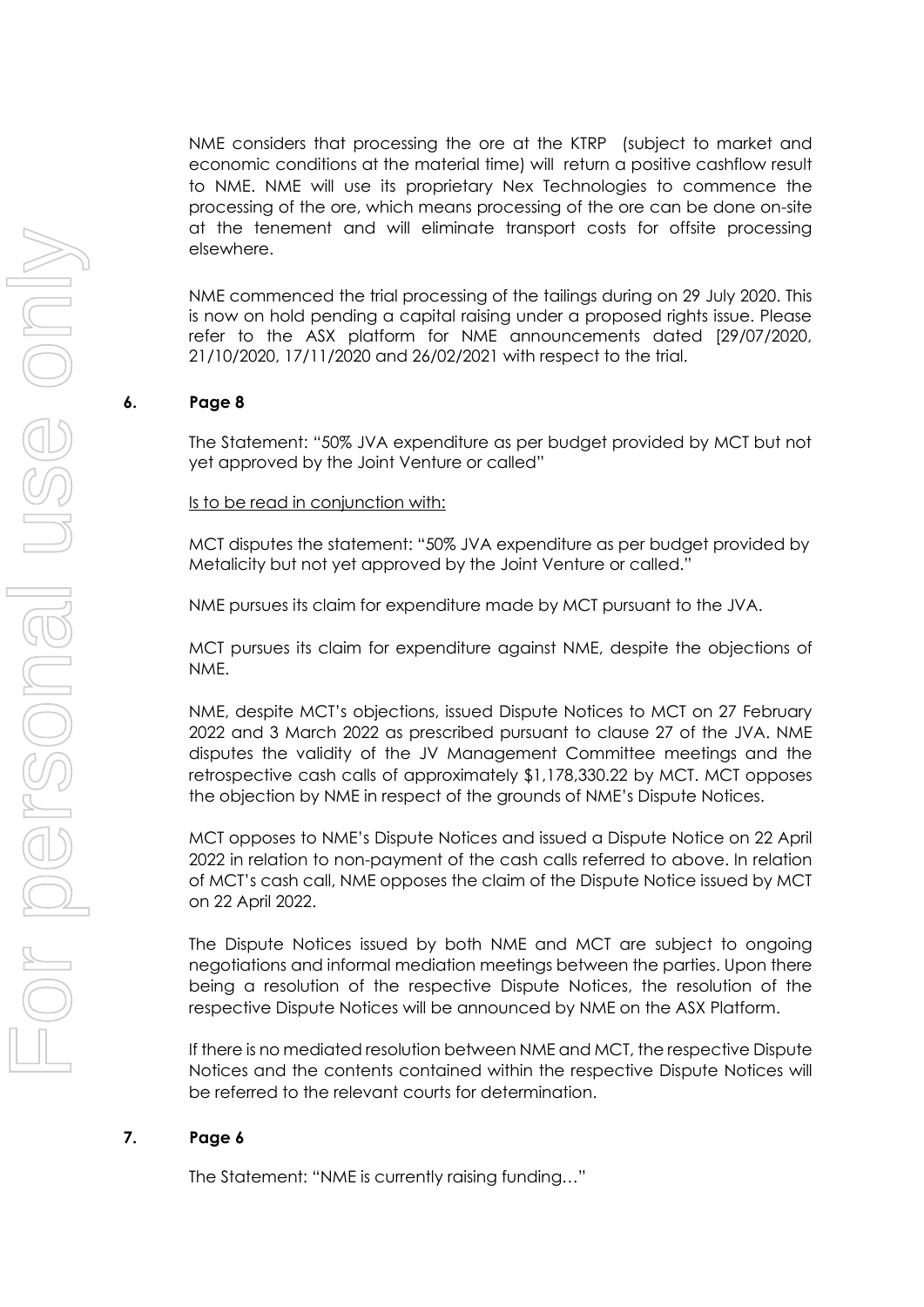### Is to be read in conjunction with:

The Rights Issue proposed by NME is subject to Shareholder approval at a general meeting as per the Orders listed in the decision of Nex Metals Explorations Ltd [2021] ATP 12 dated 3 November 2021.

NME has prepared a Notice of Meeting for the proposed Rights Issue and has provided the draft of the Notice of Meeting to ASIC. ASIC is reviewing the draft Notice of Meeting, and subsequent to its review and there being no objection from ASIC or the Takeovers Panel, the Notice of Meeting will be issued to shareholders and announced on the ASX Platform. The timing of the general meeting pursuant to the Notice of Meeting will be held 28 days following the announcement of the Notice of Meeting on the ASX Platform and its issuance to shareholders.

# **8. Page 7**

The statement:

# **Better Value**

While MCT's Bidder's Statement offers NME shareholders 4.81 MCT shares for every 1 NME share, no cash is offered to NME shareholders.

The Rights Issue offers better value to NME shareholders…

is to be removed.

# **9. Page 8**

The statement: "*There is no certainty that NME will gain a relevant interest in more than 50% of the issued share capital of the Company. The Rights Issue in contrast is not subject to any conditions and would allow NME shareholders being able to receive the new shares in a shorter time frame*".

### Is to be replaced with:

"*There is no certainty that MCT will gain a relevant interest in more than 50% of the issued share capital of the Company.*".

# **10. Page 8**

The Statement: "Nex under the joint venture agreement maintains in its own right the first right to all processing (Using Nex Technologies) from the joint venture tenements and all the rights to the KTRP which would provide significant incomes to NME alone".

# Is to be read in conjunction with:

In respect of the processing of the KTPR and the ownership of the ore by NME, please see above at Page 2.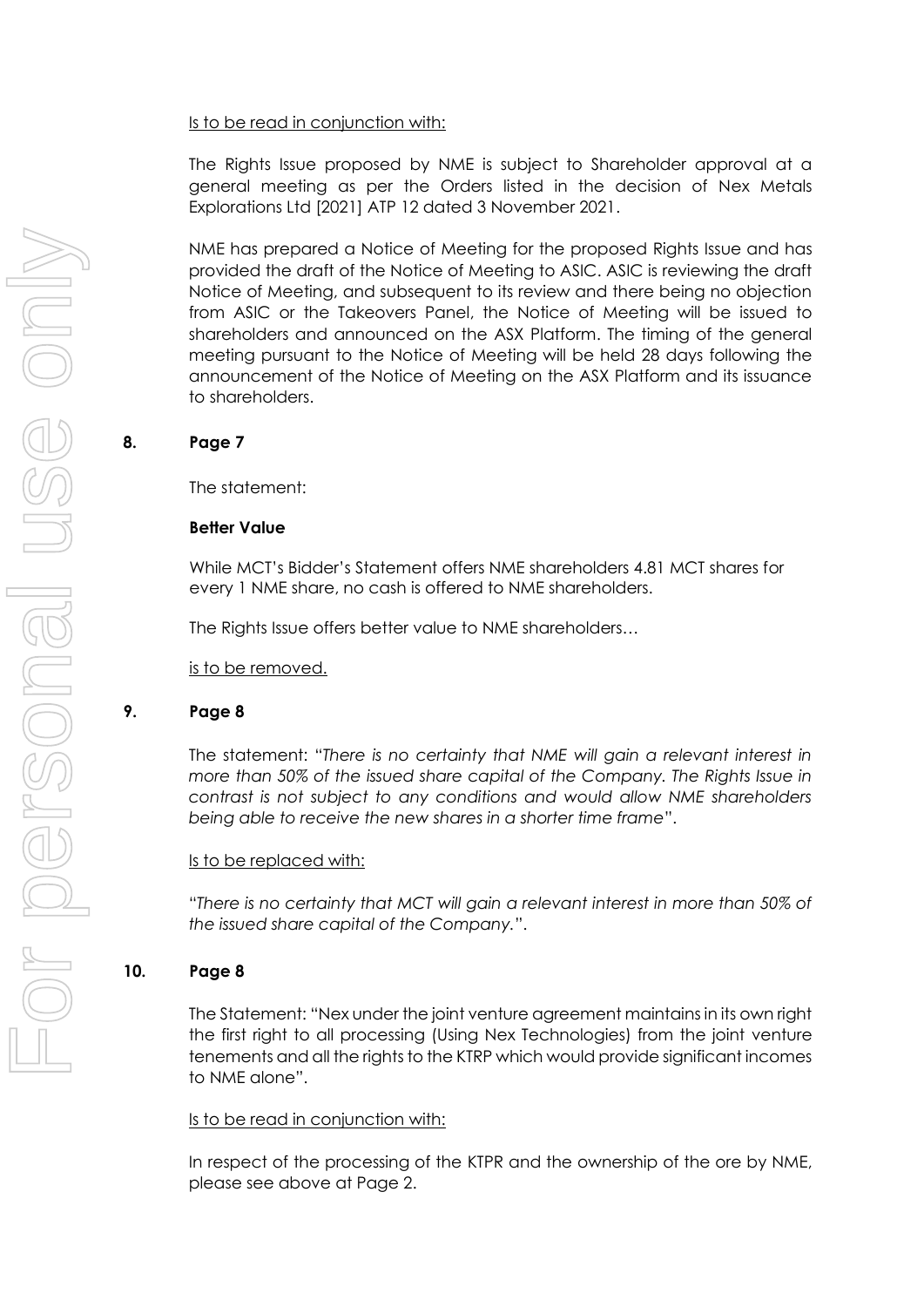The basis upon which NME considers that it owns the KTRP, in addition to Page 2 above, is as follows:

1. Pursuant to clause 4.2 of the JVA, the KTRP is not subject of the JVA. Clause 4.2 provides as follows:

*Development Works not subject to Agreement*

*The Parties agree that any Development Works undertaken by NME whether prior to or following the Effective Date is not subject of this Agreement.*

(Clause 1.1 of the JVA defines development as *the development of a commercial mining operation for Minerals.)*

NME relies on clause 4.2 to support its position of its sole 100% ownership of the KTRP.

- 2. NME has operated upon the KTRP prior to the commencement of the JVA. (Please refer to ASX announcements dated 13/10/2017 and 9/11/2017).
- 3. NME has instigated commercial mining operations in relation to the KTRP as of 9/11/2017 (see ASX announcement of the same date), which was prior to the commencement of the JVA.
- 4. Following the commencement of the JVA with MCT, NME has solely and exclusively conducted and performed 100% of the works on the KTRP with no contributions being provided by MCT and no disputes in relation to the KTRP being formally issued by MCT in respect of the KTRP.

NME considers that it has a first right of refusal of processing of the Kookynie Project pursuant to clause 4.3 of the JVA. Clause 4.3 is as follows:

# **4.3 Assessment of NME Technologies for studies**

*In the event that the Parties agree to undertake a Scoping Study or Pre-Feasibility Study following formation of the Joint Venture, the Parties agree to assess the use of the NME Technologies in undertaking the Scoping Study or Pre-Feasibility Study, as applicable.*

*The Parties Acknowledge NME has the first right of refusal to offer the technologies to the Joint Venture on commercial terms.*

This first right of refusal if accepted by the Joint Venture on commercial terms would allow NME to generate income as a processing company in its own right and separate to the JVA.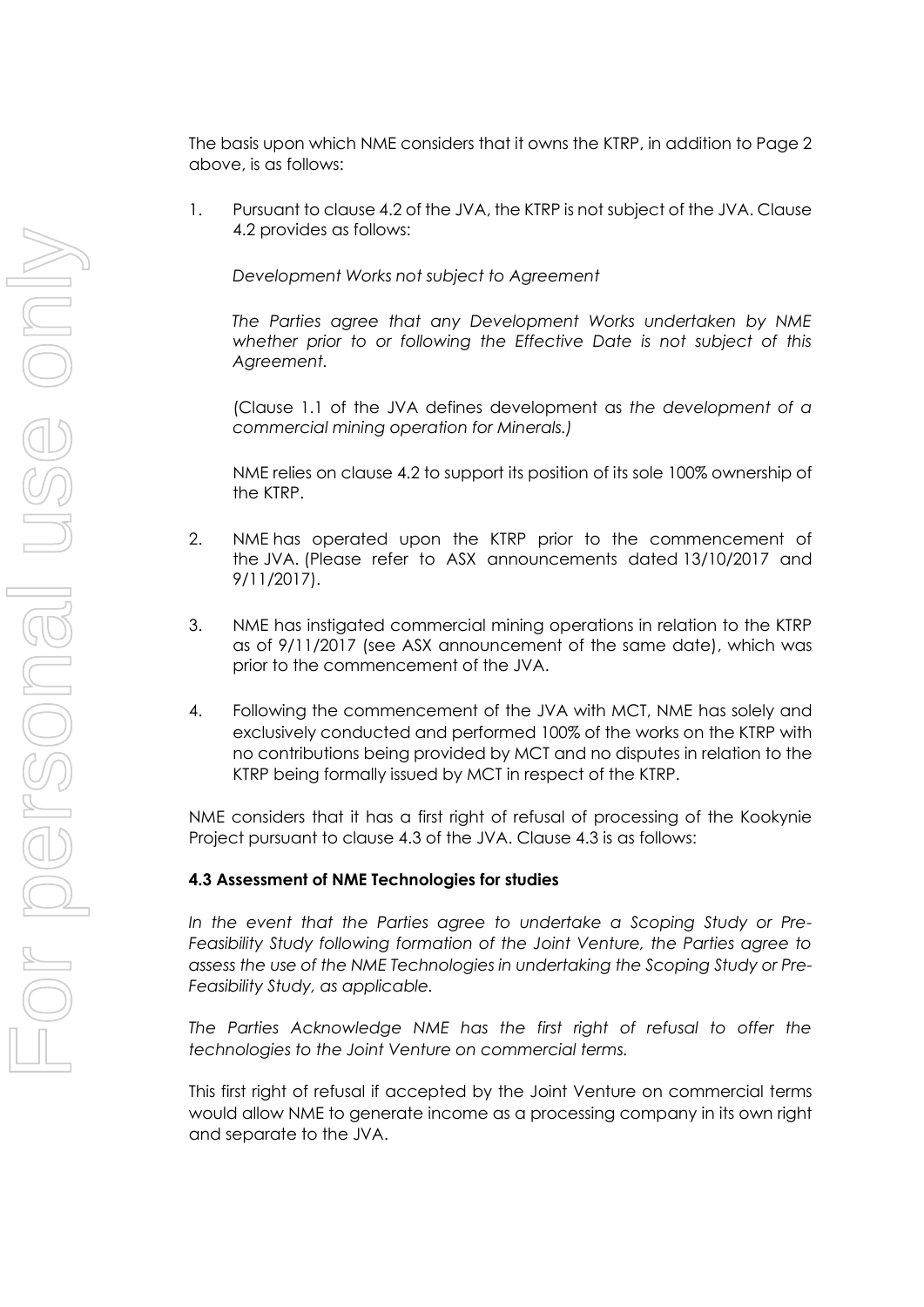# **11. Page 8**

The statement: "Outlined below is a table detailing how the proceeds obtained through the Rights Issue are proposed to be used…"

Is to be read in conjunction with:

The rights issue proposed by NME is subject to an ASIC no objection statement for the Notice and subject to Shareholder approval at a general meeting.

The timing of this meeting is uncertain but will be held within 28 days of a no objection statement from ASIC and the Takeovers Panel as to the Notice and ASX approval. The Company is currently liaising with ASIC to finalise the Notice.

The Directors and their associates have no intention nor are permitted to repay any debt to related parties pursuant to any rights issue proceeds.

# **12. Page 9**

The statement "*NME expects for the rights issue to be fully underwritten…*"

Is to be removed.

# **13. Page 10**

The word "Offer" in the Statement:

# **Potential effect of the Offer on control of the Company**

The potential effect of the Offer on control of the Company is as follows:

- (a) If all eligible shareholders take up their Entitlement, then the Offer will practically have no effect on control of the Company.
- (b) In the more likely event, there is a Shortfall:
	- a. eligible shareholders who do not subscribe for their full entitlement of Shares under the Offer will be diluted relative to those shareholders who subscribe for some or all of their entitlement as shown by the table below. Refer to the table below for examples on how the dilution may impact Shareholders; and
	- b. the Directors reserve the right to place the Shortfall within 3 months of the closing date. Shortfall Shares will be issued at a price not less than the issue price of new Shares under the Rights Issue, although the Directors reserve the right to issue any Shortfall at a higher price than the issue price.

Is to be replaced with the term "Rights Issue".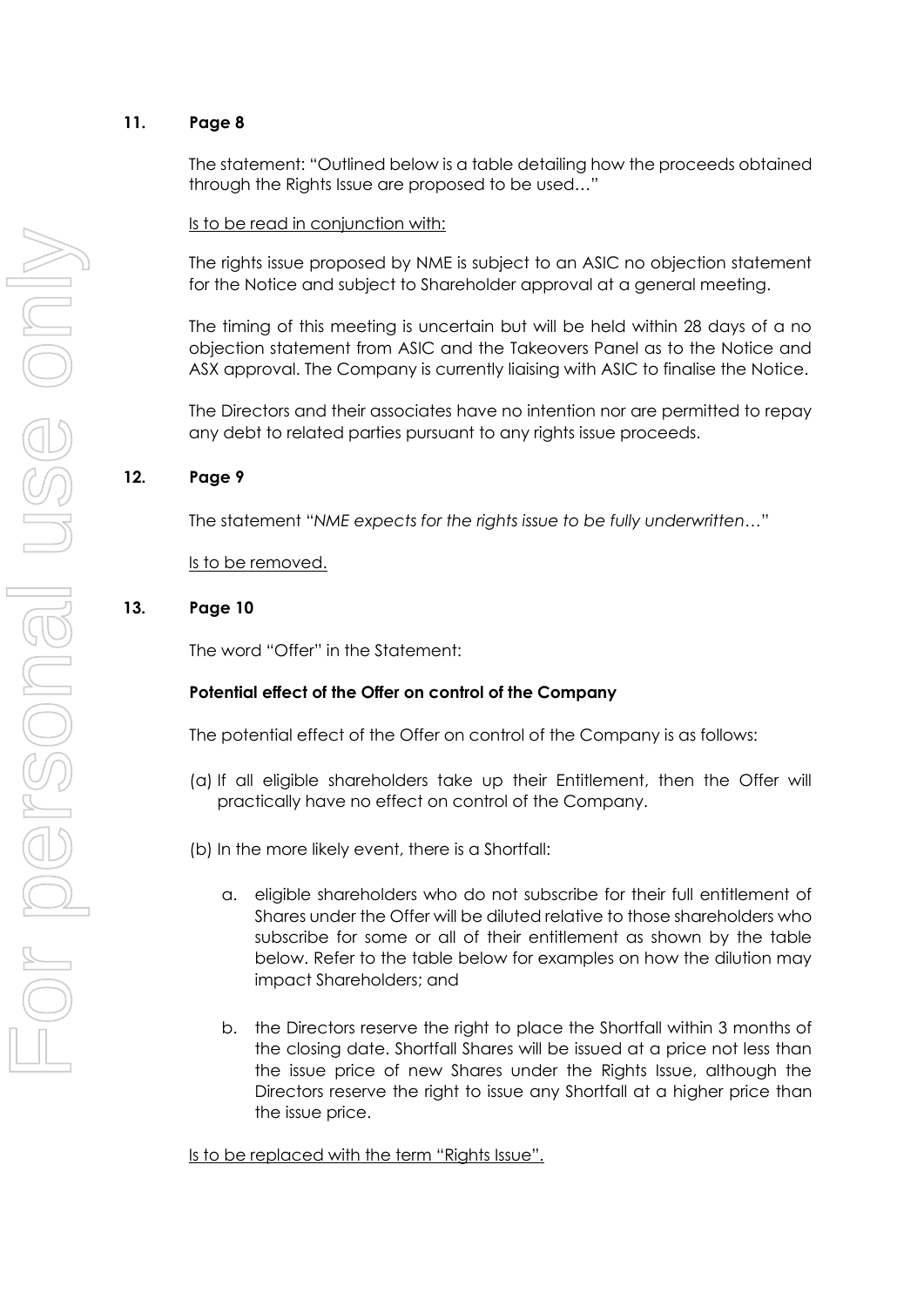# **14. Page 12**

The Statement: "*The Offer may create a capital gains tax liability for NME Shareholders*"

# To be read in conjunction with:

NME Shareholders who accept the Offer may be able to defer capital gains tax via scrip-for-scrip rollover relief. However, MCT must acquire at least 80% of the voting shares in NME for NME Shareholders to qualify. There is a substantial risk that MCT will not be able to achieve this level of acceptance.

If scrip-for-scrip rollover relief is not available, this may result in a capital gains tax liability for NME Shareholders who accept the Offer.

# **15. Page 16,19**

The Statements: "The Directors encourage you to … read the independent expert's reports (as per orders by the Takeover Panel, see media release dated 17 December 2021 and 11 February 2022) which is prepared and will be published on the ASX platform once completed"

#### Is to be removed and replaced with:

There is an Independent Expert Report (IER) commissioned by MCT which was issued on 6 May 2022 on the ASX platform and has been dispatched to Shareholders by MCT, NME has engaged with a separate Expert but no IER, either as a draft or completed version is done.

NME has considered the BDO IER and continues to work with its advisors to assess the Basis for BDO's conclusion.

NME believes the BDO report does not consider the following drivers of value adequately being the potential conversion of NME debt to equity (subject to shareholder approval) and the fact that Admiral Bay is written down to zero on the MCT balance sheet.

NME and its expert will model the effect of these changes on the relative value of NME and MCT and intends to provide the conclusions of this independent assessment to the market on the ASX platform and dispatch to shareholders when available.

The Directors recommendation may change on the receipt of this report and its review by the Directors.

### **16. Page 26**

The Statement: "NME holds a suite of highly prospective tenements in the greater Kookynie and Yundamindra area".

#### Is to be read in conjunction with:

The tenements identified are the same as those in the JVA as amended from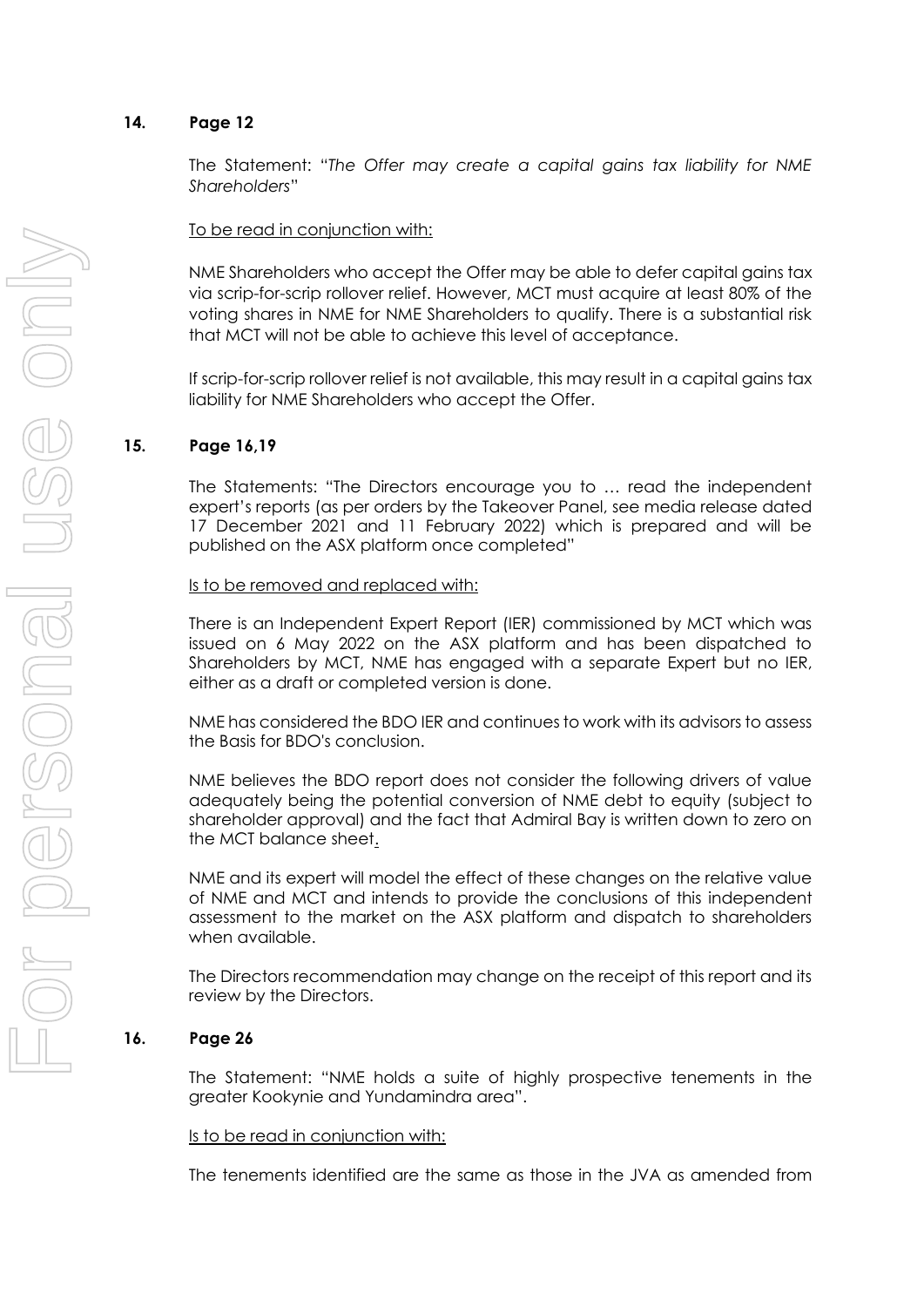time to time as new tenements are added and others are relinquished or reduced as required by the Mining Act.

There is no longer any dispute that MCT is the owner of 51% of the Kookynie tenement and that NME is the owner of 49% of the Kookynie tenement which form the Kookynie Project.

Shareholders of NME should note that Yundamindra tenements are under plaint by MCA Nominees Pty Ltd, an unrelated party which holds tenements north of Yundamindra since May 2018. Whilst under the terms of the JVA NME is required to defend the plaint itself and expected to defend the action in the normal course of events there can never be certainty of outcome until the finding of the Warden. The hearing date has been listed in the Wardens Court from 17 to 30 June 2022. Either with a successful or negative outcome both parties to the action have a right to appeal with the ultimate decision resting with the Minister.

Kym Mining Pty Ltd (a subsidiary of MCT) has applied to the Warden to be a Joinder to those proceedings. NME does not intend to object to that application. MCA Nominees Pty Ltd has objected to Kym Mining application to be a party to the proceedings, however as of today's date Kym Mining Pty Ltd have been joined on a limited basis with a further hearing due on 17 June 2022.

# **17. Page 32**

The Statement: "\$328,000 of share application monies received from a Director, shown as a current liability in the statement of financial position as at 30 June 2021, will be transferred to equity when the shares are issued"

### Is to be read in conjunction with:

The Alternate Director has agreed in writing not to pursue payment until NME is in a financial position to do so or is converted into equity with the approval of shareholders at a general meeting, which is required under related party rules.

There are no terms, conditions or limitations that attach to the forbearances that are not disclosed in the Supplementary Target's Statement.

In light of the current Takeover Bid, NME intends that the funds be repaid when it is in a Financial Position to do so. NME notes the difficulty in issuing any shares under the current takeover circumstances.

# **18. Page 32**

The Statement: "The possible sale of mining tenements, recognised as exploration and evaluation assets in the statement of financial position as at 30 June 2021"

### Is to be read in conjunction with:

These tenements relate to the JVA tenements. Neither party has a pre-emptive right over each other's interest. NME could sell its interest (whether 49% or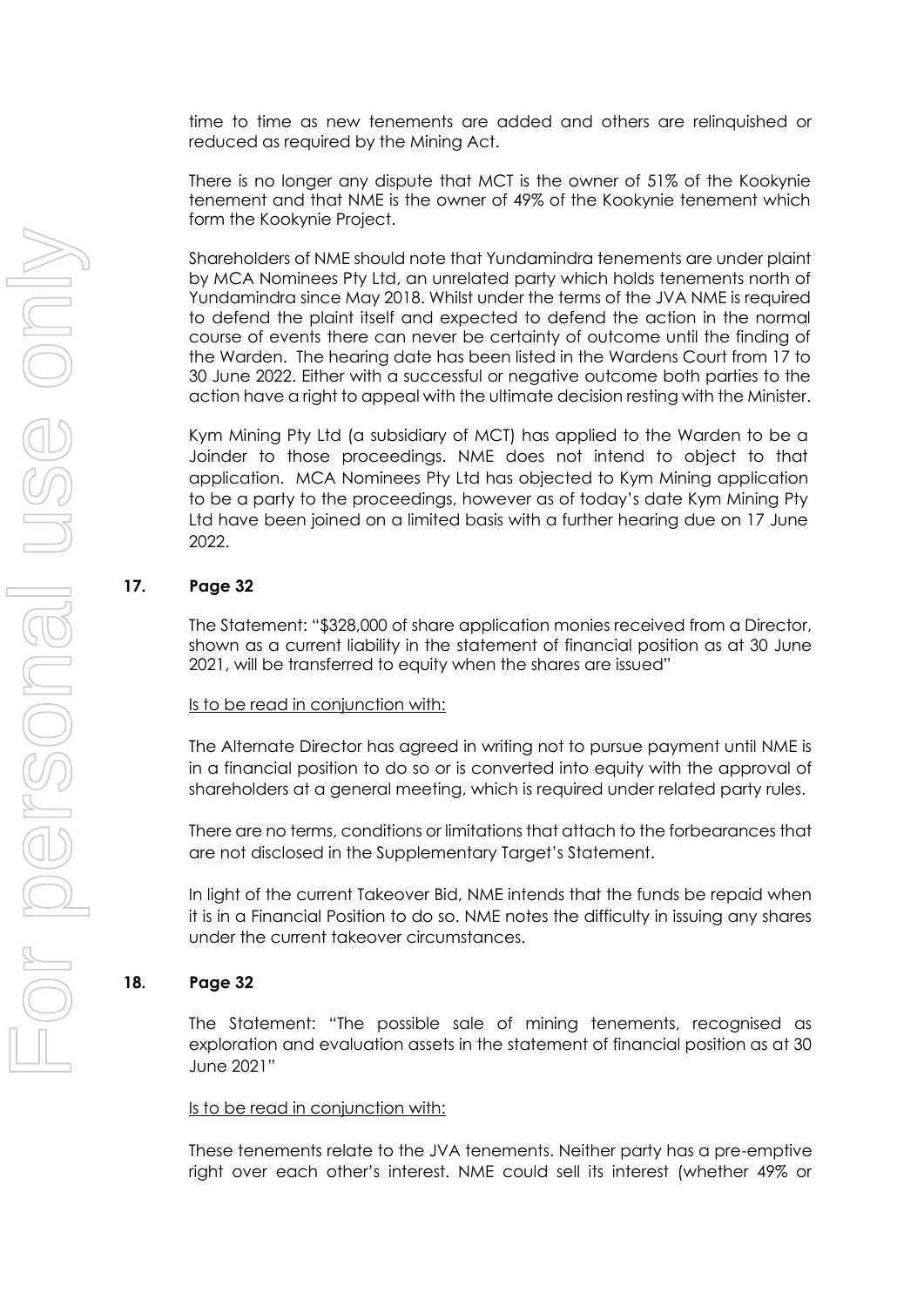whatever diluted interest at the time) to either MCT as a separate transaction or to other independent party/ies. NME notes recent announcements by other listed entities on the ASX in and around Kookynie which are looking at Mergers and Acquisitions in the region of the JV tenements. This is speculative and is not intended to infer that any Company would purchase or otherwise enter into an agreement with NME as a standalone entity.

# **19. Page 32**

The Statements: "Included in current payables is an amount of \$1,950,976 payable to the Directors of the consolidated entity. The Directors have agreed to not seek cash payments for their unpaid balances until the consolidated entity is in a financial position to pay."

And

"Included in current payables is an amount of \$306,788 payable to Allens Business Group Pty Ltd, an entity controlled by the Director, Ken Allen. Allens Business Group Pty Ltd have agreed to not seek cash payments for this unpaid balance until the consolidated entity is in a financial position to pay;"

# Are to be read in conjunction with:

The amount of \$1,950,976 relates to unpaid Directors fees and Salaries. The Directors have signed Deeds of acknowledgments for these amounts. There is no interest payable or accruing. The Directors could at their election seek;

- cash payment for the full or part payment of the outstanding balances.
- Convert the full or part amount to equity (at the approval of shareholders at a general meeting).
- Seek combination of cash or equity (with shareholder approval at a general meeting).

In any event, all the directors, have agreed in writing (via executed Deeds of Acknowledgment) and in good faith not to seek payment for the monies owed.

No interest is payable or accruing on the balances outstanding.

This is consistent with the going concern notes in the NME half year 31 December 2021 Financial Statements (Note 1, page 20).

No interest is payable or accruing on the balances outstanding.

With respect to Allens Business Group Pty Ltd debt of \$306,788 this has no interest attaching to the debt and in good faith and in writing has not sought payment until NME is in a financial position to do so. These conditions are disclosed in the Quarterly Appendix 5B (Statement of Cashflows) to the ASX. This is consistent with the going concern notes in the NME half year 31 December 2021 Financial Statements.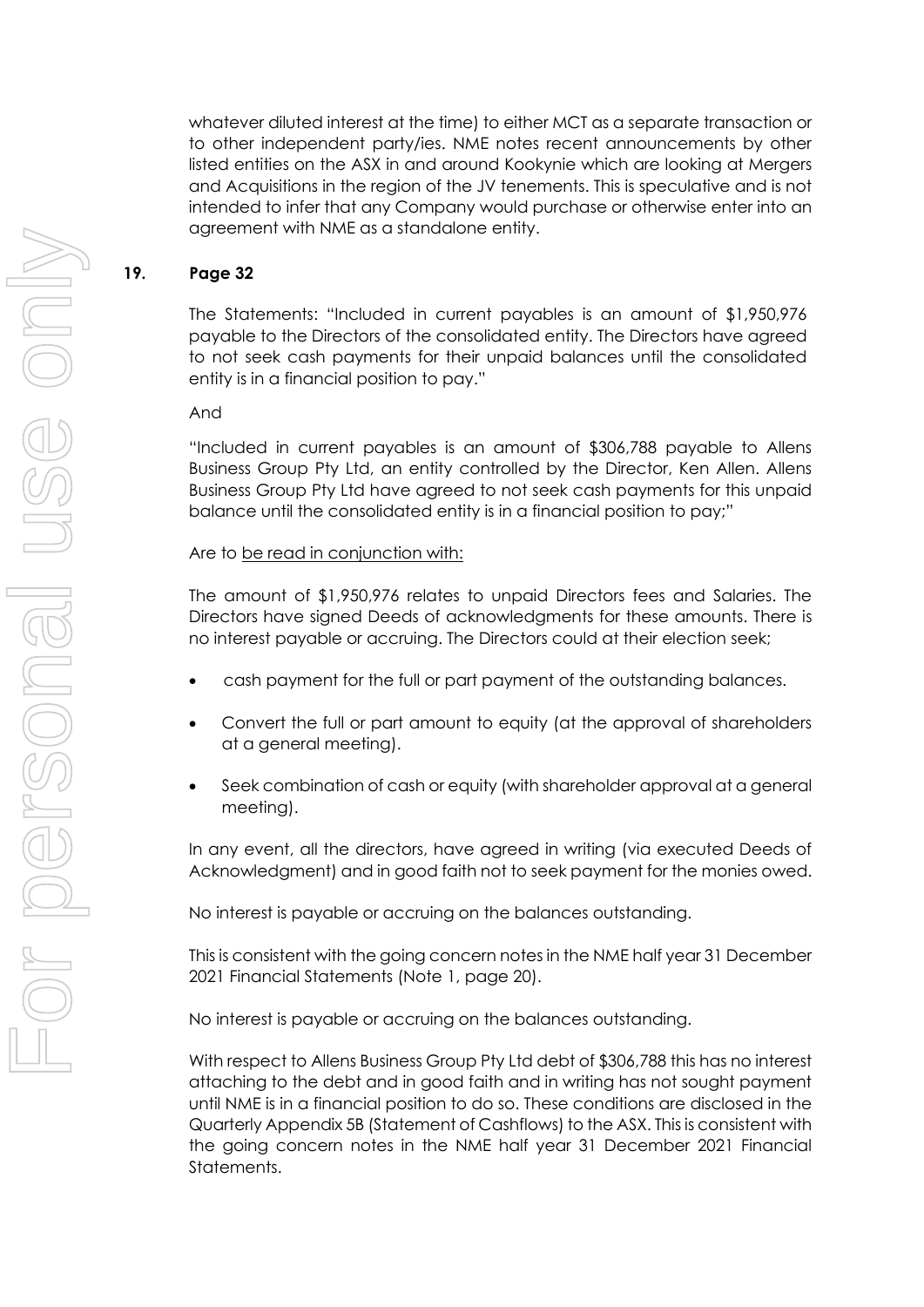It should be noted that Directors have no intention nor are permitted to repay any debt to related parties pursuant to any rights issue proposed.

There are no terms, conditions or limitations that attach to the forbearances that are not disclosed in the Supplementary Target's Statement.

# **20. Page 33**

The Statement: "Pursuant to the Joint Venture Agreement, NME maintains the rights to the KTRP"

Is to be read in conjunction with the disclosure in section 2 above.

NME has undertaken works during the period since the JVA commencement on a 100% basis. There is a clear dispute clause in the JVA which if MCT disputed the ownership of the KTRP would and has not been activated by MCT. As far as the Joint Venture Agreement is concerned (MCT have a 51% interest in the Kookynie Project) MCT has not disputed this assertion. That MCT may assert otherwise outside the framework of the JVA carries no contractual weight under the JVA and therefore as far as the JVA is concerned, there is no dispute

In the event of a dispute between NME and MCT with respect to the terms of the JVA, there is a dispute resolution mechanism contained in clause 27.

To date, MCT has not issued a dispute resolution notice raising concerns or issue with the 100% ownership of KTRP by NME. NME considers that prior to the formation of the JV work commenced prior to the JV being entered into between NME and MCT and therefore is excluded from any claim by MCT.

Furthermore, NME continues to conduct works on KTRP Tailings and did so during the JVA without MCT's involvement see item 5 (page 5) above. Although NME considers that it has a 100% interest in the KTRP MCT disputes this claim.

# **21. Page 30, 31**

Pages 30 and 31 be replaced with the following tables:

Below is the latest Statement of Financial Position as at 31 December 2021, which have been reviewed by the auditor, but remain unaudited.

This is provided to update the Statement of Financial Position with the half year accounts as at 31 December 2021 pursuant to the Takeover's Panel identified information deficiencies as per the media release dated 28 April 2022 (TP22/34).

### **NME CONSOLIDATED STATEMENT OF FINANCIAL POSITION**

|  | <b>UNAUDITED</b><br>31 Dec 2021* | <b>AUDITED</b><br>30 June 2021 | <b>AUDITED</b><br>30 June 2020 |
|--|----------------------------------|--------------------------------|--------------------------------|
|  |                                  |                                |                                |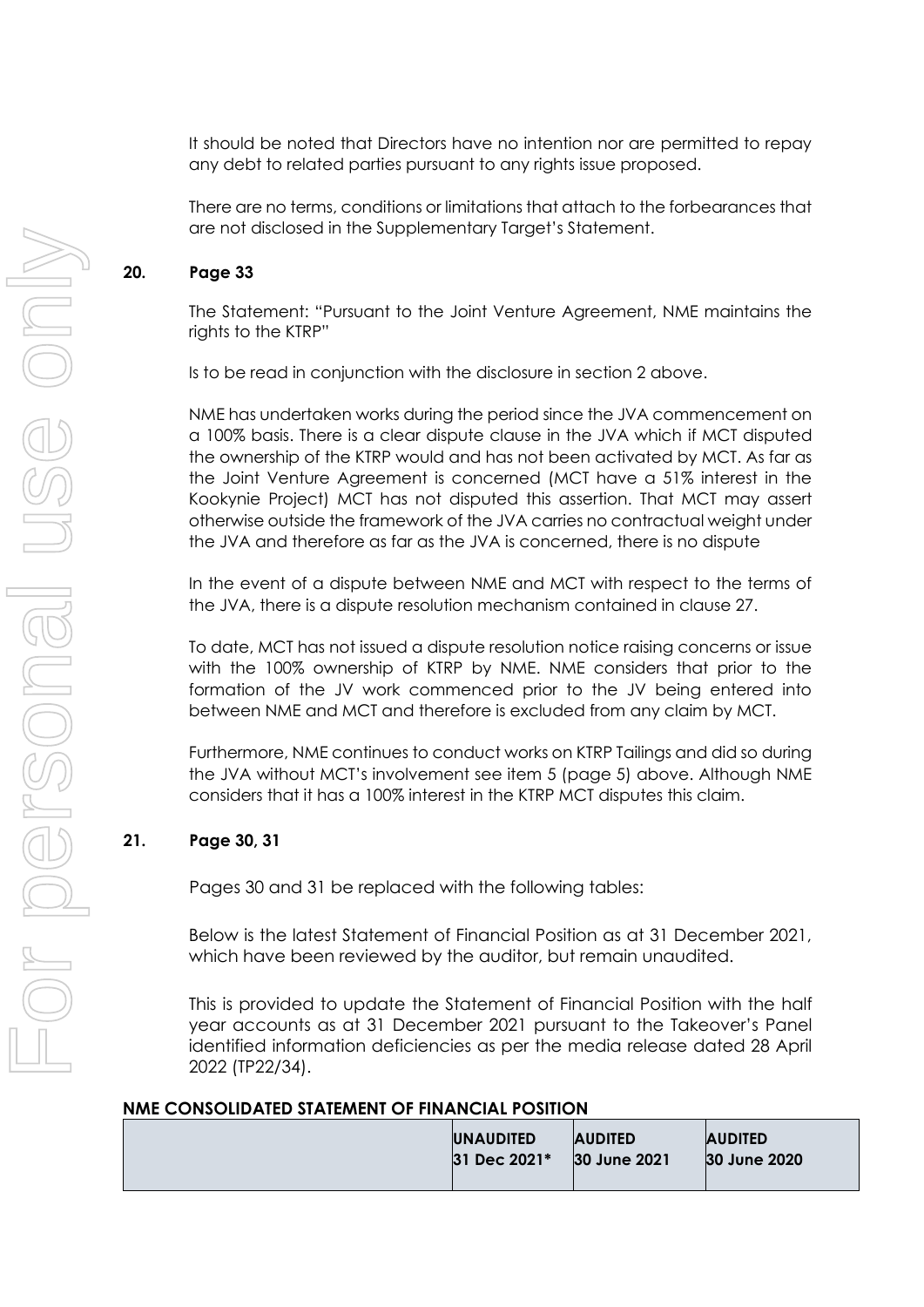|                                        | Ş            | ¦\$          | ļ\$           |
|----------------------------------------|--------------|--------------|---------------|
| <b>Current Assets</b>                  |              |              |               |
| Cash and cash equivalents              | 52,714       | 490,926      | 570,377       |
| <b>Receivables</b>                     | 3,204        | 3,204        | 22,683        |
| <b>Other Assets</b>                    | 22,034       | 3,877        | 4,506         |
| <b>Total Current Assets</b>            | 77,952       | 498,007      | 597,566       |
| <b>Non-Current Assets</b>              |              |              |               |
| Exploration and evaluation expenditure | 1,010,378    | 913,296      | 269,664       |
| Plant and equipment                    | 67,438       | 67,852       | 20,356        |
| <b>Total Non-Current Assets</b>        | 1,077,816    | 981,148      | 290,020       |
| <b>TOTAL ASSETS</b>                    | 1,155,768    | 1,479,155    | 887,586       |
|                                        |              |              |               |
| <b>LIABILITIES</b>                     |              |              |               |
| <b>Current Liabilities</b>             |              |              |               |
| Payables                               | 2,776,505    | 2,636,427    | 3,035,390     |
| Borrowings                             | 475,087      | 343,780      | 2,086,420     |
| Provisions                             | 271,816      | 264,810      | 264,952       |
| <b>Total Current Liabilities</b>       | 3,523,408    | 3,245,017    | 5,386,762     |
| <b>TOTAL LIABILITIES</b>               | 3,523,408    | 3,245,017    | 5,386,762     |
|                                        |              |              |               |
| <b>NET LIABILITIES</b>                 | (2,367,640)  | (1,765,862)  | (4, 499, 176) |
|                                        |              |              |               |
| <b>EQUITY</b>                          |              |              |               |
| <b>Issued capital</b>                  | 24,058,753   | 24,058,753   | 19,877,247    |
| Option reserves                        | 2,260,245    | 2,260,245    | 2,260,245     |
| <b>Accumulated losses</b>              | (28,686,638) | (28,084,860) | (26,636,668)  |
| <b>TOTAL DEFICIT</b>                   | (2,367,640)  | (1,765,862)  | (4, 499, 176) |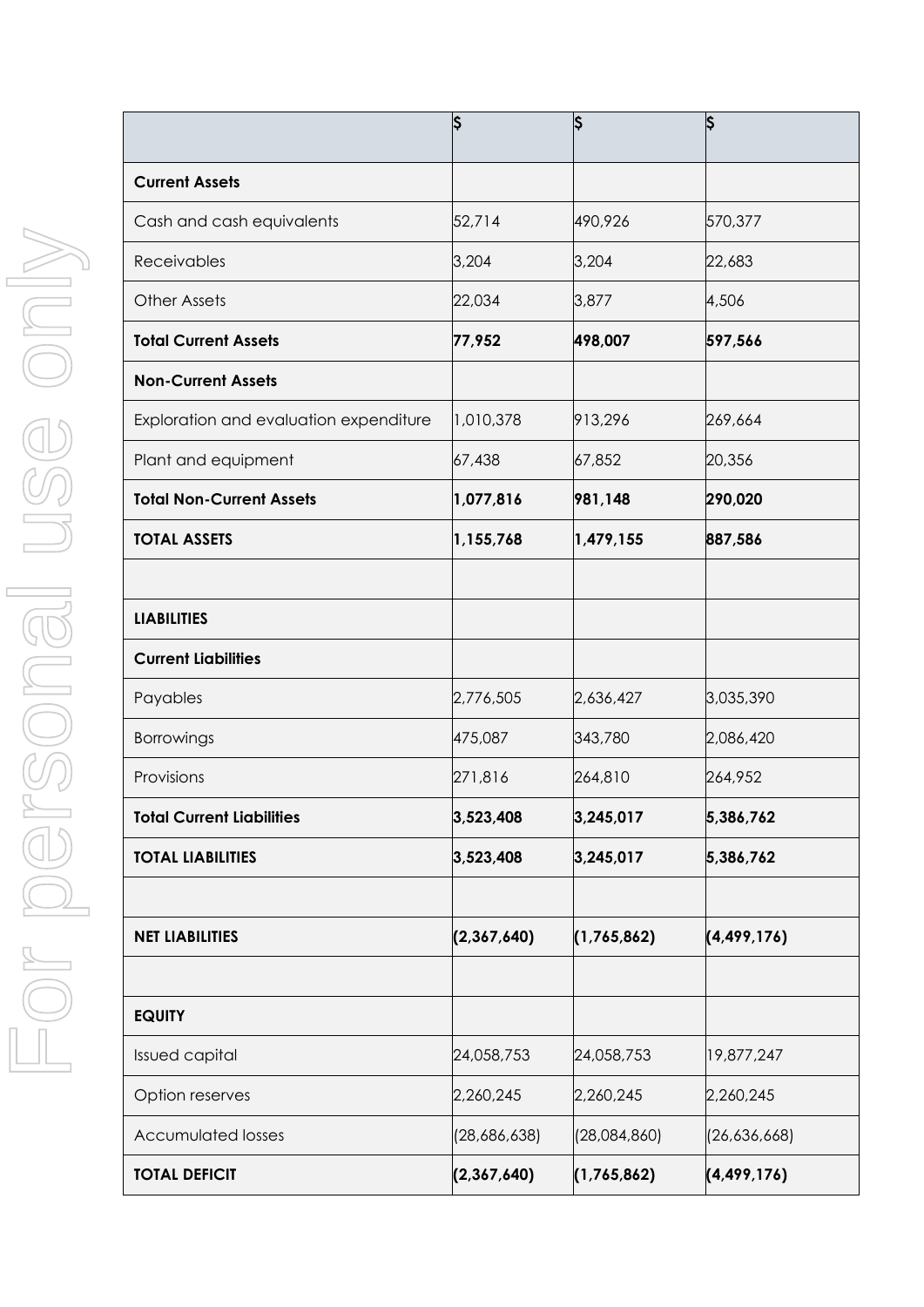# **(ii) Consolidated Income Statement and Statement of Other Comprehensive Income**

The consolidated statements of income and other comprehensive income of NME are set out below and have been extracted from the audited consolidated statements of income and other comprehensive income for the financial year ending 30 June 2020 and the financial year ending 30 June 2021 and half year ended unaudited 31 December 2021.

# **NME CONSOLIDATED INCOME STATEMENT AND STATEMENT OF OTHER COMPREHENSIVE INCOME**

|                                       | <b>UNAUDITED</b><br>31 Dec 2021*<br>\$ | <b>AUDITED</b><br>30 June 2021<br>\$ | <b>AUDITED</b><br>30 June 2020<br>Ş |
|---------------------------------------|----------------------------------------|--------------------------------------|-------------------------------------|
| Other Income                          | 5,3275                                 | 64,276                               | 523,765                             |
| Expenses                              | (607, 105)                             | (1,512,468)                          | (704, 564)                          |
| (Loss) before income tax benefit      | (601, 778)                             | (1,448,192)                          | (180, 799)                          |
| Income tax benefit                    |                                        |                                      |                                     |
| (Loss) for the year                   | (601, 778)                             | (1,448,192)                          | (180, 799)                          |
|                                       |                                        |                                      |                                     |
| Total comprehensive loss for the year | (601, 778)                             | (1,448,192)                          | (180, 799)                          |
|                                       |                                        |                                      |                                     |
| <b>Basic loss per share (cents)</b>   | (0.23)                                 | (0.57)                               | (0.09)                              |

\* Reviewed half year accounts as lodged with ASX on 16 March 2022.

Extracted from the unaudited consolidated statement of financial position of NME as at 31 December 2021.

The financial statements have been prepared on the going concern basis, which contemplates continuity of normal business activities and the realisation of assets and discharge of liabilities in the normal course of business.

As disclosed in the financial statements, the consolidated entity incurred a net loss of \$601,778 and had net cash outflows from operating activities of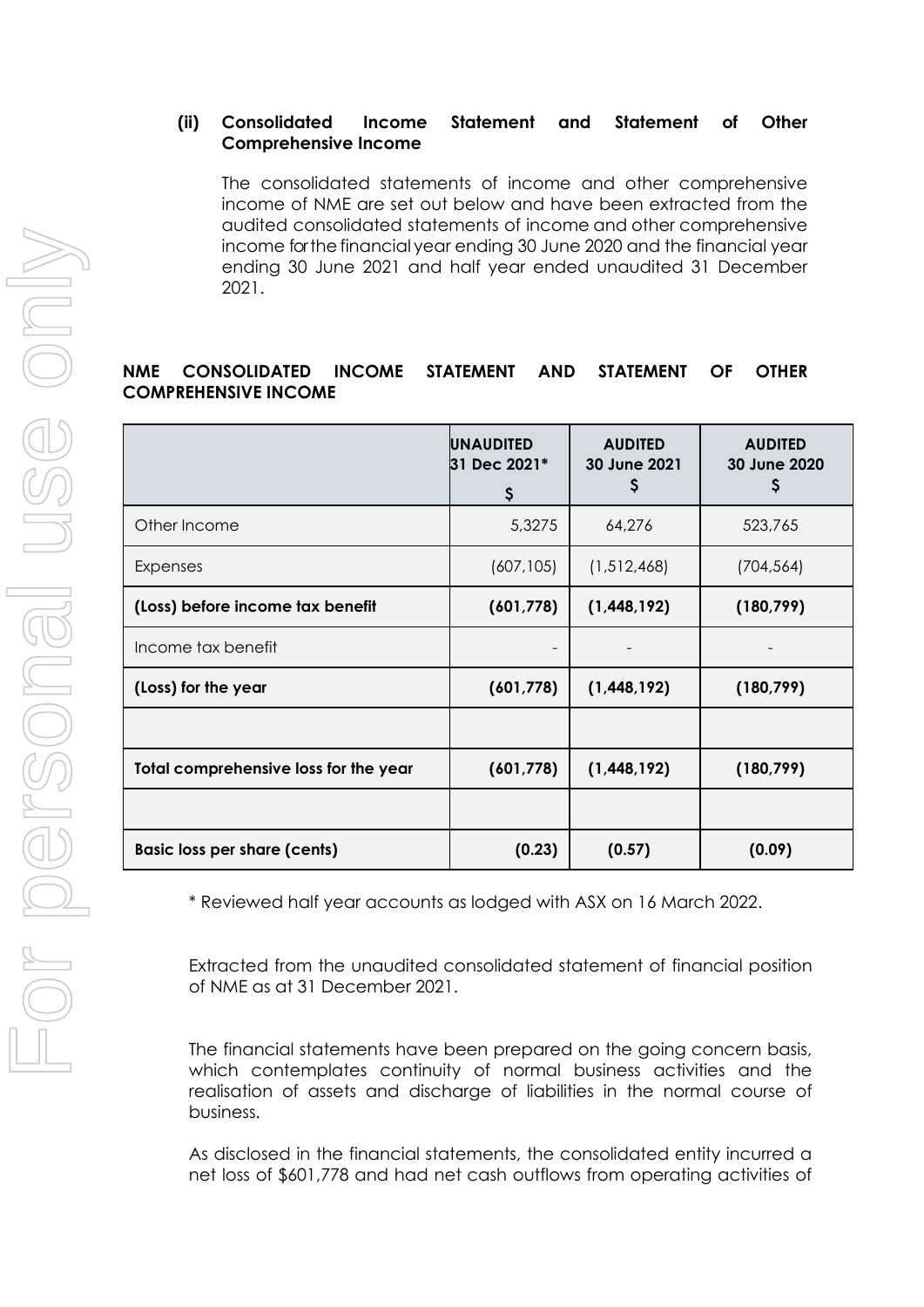\$1,430,847 for the year ended 31 December 2021. As of that date, the consolidated entity had net current liabilities of \$2,698,553 and net liabilities of \$2,367,640.

The Directors believe that there are reasonable grounds to believe that consolidated entity will be able to continue as a going concern after consideration of the following factors:

- \$328,000 of share application monies received from a Director, shown as a current liability in the statement of financial position as at 30 June 2021, will be transferred to equity when the shares are issued.
- The possible sale of mining tenements, recognised as exploration and evaluation assets in the statement of financial position as at 30 June 2021.
- The issue of shares for cash from capital raising to be conducted in accordance with the Corporations Act 2001.
- Included in current payables is an amount of \$1,950,976 payable to the Directors of the consolidated entity. The Directors have agreed to not seek cash payments for their unpaid balances until the consolidated entity is in a financial position to pay.
- Included in current payables is an amount of \$306,788 payable to Allens Business Group Pty Ltd, an entity controlled by the Director, Ken Allen. Allens Business Group Pty Ltd have agreed to not seek cash payments for this unpaid balance until the consolidated entity is in a financial position to pay.
- Allens Business Group Pty Ltd, an entity controlled by the Director, Ken Allen, has agreed to cover any short-term funding needs up to \$750,000.

**The NME Board encourages all NME Shareholders to read the whole of this First Supplementary Target's Statement and the Replacement Target and each takeover document in full**. Further information relating to MCT's Offer can be obtained from NME's website at www.Nexmetals.com or the ASX announcements platform at [https://www2.asx.com.au/markets/company/nme \(](file:///C:/Users/Bradley/AppData/Local/Microsoft/Windows/INetCache/Content.Outlook/8FML9F5H/%20https:/www2.asx.com.au/markets/company/nme)ASX:NME).

NME will keep NME Shareholders informed of any material developments in relation to the Offer through releases to the ASX (which will also be published on NME's website **[www.Nexmetals.com](http://www.nexmetals.com/)**).

# **22. DIRECTORS' AUTHORISATION**

This FIRST Supplementary Target's Statement has been approved by a